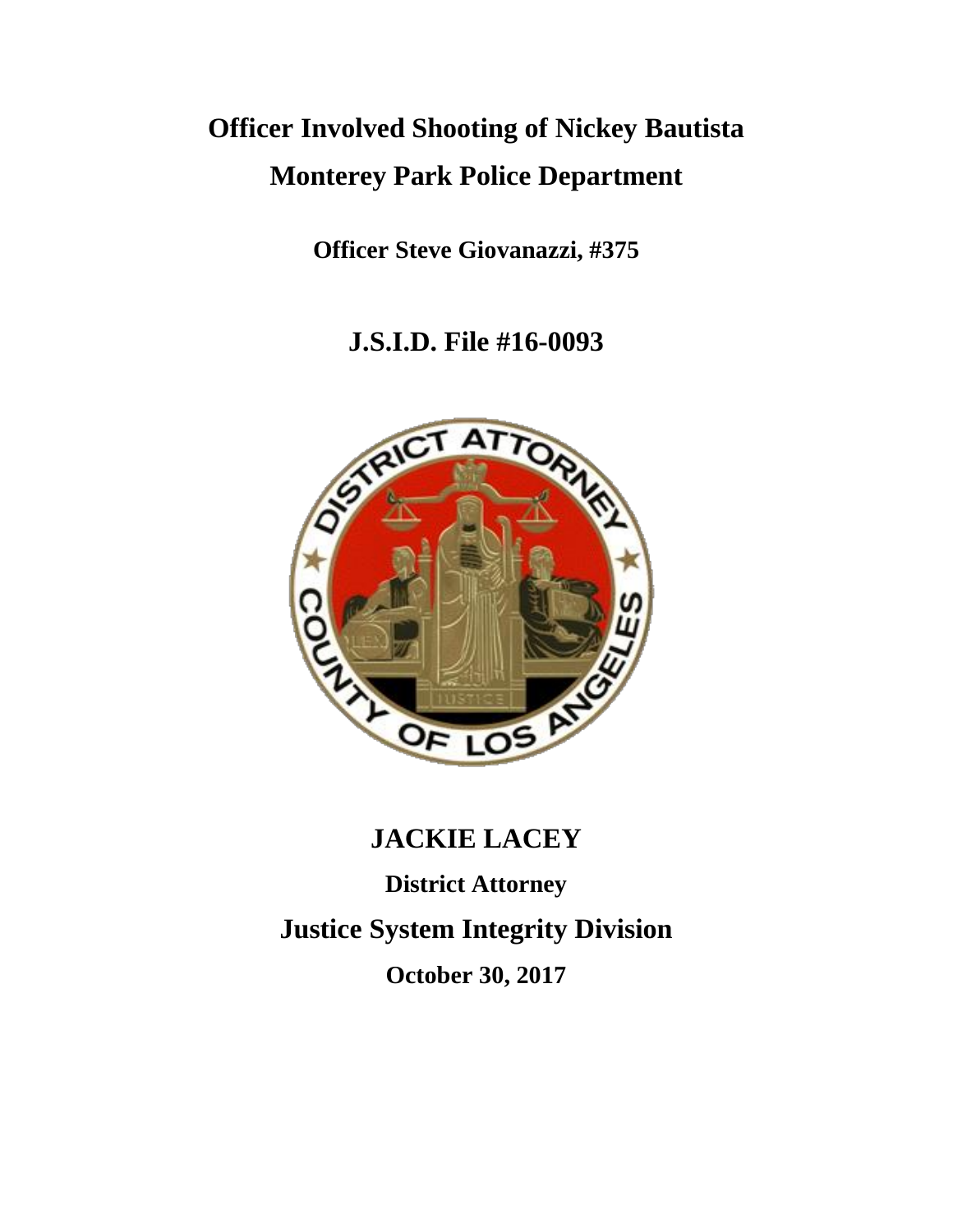#### **MEMORANDUM**

| TO:             | <b>CHIEF JIM SMITH</b><br><b>Monterey Park Police Department</b><br>320 W. Newmark Avenue<br>Monterey Park, California 91754                            |
|-----------------|---------------------------------------------------------------------------------------------------------------------------------------------------------|
|                 | <b>CAPTAIN CHRISTOPHER BERGNER</b><br>Los Angeles County Sheriff's Department<br>Homicide Bureau<br>1 Cupania Circle<br>Monterey Park, California 91755 |
| FROM:           | <b>JUSTICE SYSTEM INTEGRITY DIVISION</b><br>Los Angeles County District Attorney's Office                                                               |
| <b>SUBJECT:</b> | <b>Officer Involved Shooting of Nickey Bautista</b><br>J.S.I.D. File #16-0093<br>M.P.P.D. File #16-8072<br>L.A.S.D. File #016-03140-0285-055            |
| DATE:           | October 30, 2017                                                                                                                                        |

The Justice System Integrity Division of the Los Angeles County District Attorney's Office has completed its review of the March 2, 2016, non-fatal shooting of Nickey Bautista by Monterey Park Police Department (MPPD) Officer Steve Giovanazzi. It is our conclusion that Officer Giovanazzi acted in lawful self-defense, defense of others and in an effort to arrest a dangerous fleeing felon.

The District Attorney's Command Center was notified of the shooting on March 2, 2016, at approximately 10:33 a.m. The District Attorney Response Team responded and was given a briefing and a walk-through of the scene.

The following analysis is based on reports submitted to this office by the MPPD and LASD Homicide Bureau Detectives Frederick Reynolds and Eduardo Aguirre. Officer Giovanazzi provided a voluntary statement which was considered as part of this analysis.

#### **FACTUAL ANALYSIS**

Nickey Bautista was identified by MPPD detectives as the suspect in an attempted murder that took place in the parking lot of a 7-Eleven on February 28, 2016. Bautista shot an unarmed man in the stomach with a revolver. The crime was captured on surveillance video. On March 1, 2016, the Los Angeles County District Attorney's Office filed a felony case for warrant, charging Bautista with premeditated attempted murder. It was also alleged that Bautista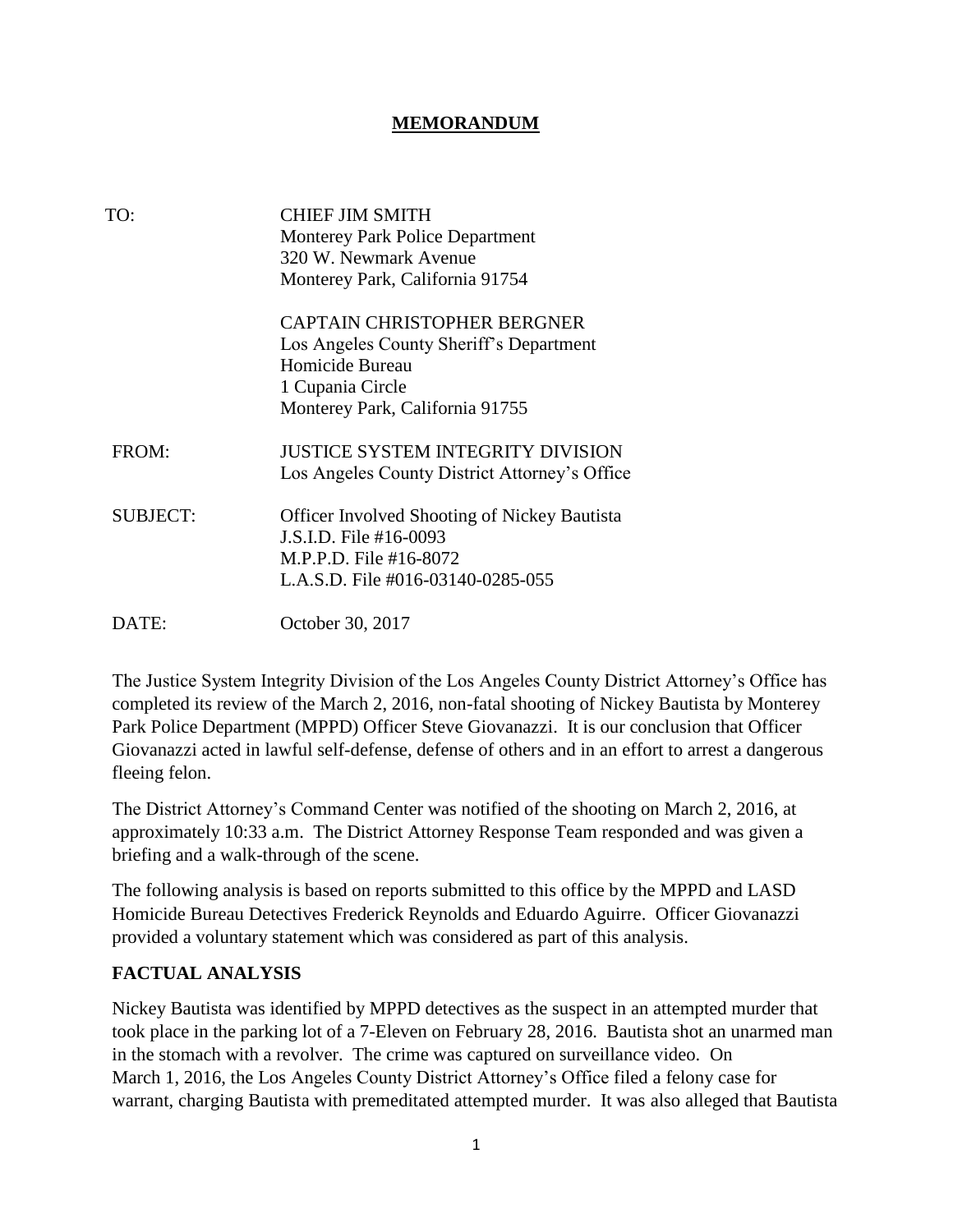committed the crime for the benefit of a criminal street gang.<sup>1</sup> Bautista was on active parole at the time.

On the morning of March 2, 2016, GPS coordinates from Bautista's cell phone showed that it was in the vicinity of 383 Vancouver Avenue, in an unincorporated area of Los Angeles County. At approximately 8:15 a.m., MPPD detectives responded to the location in plain clothes and driving unmarked units to conduct surveillance. Detectives Rebecca Minor and Gonzalo Gabriel were parked on Vancouver Avenue north of the residence.<sup>2</sup>

Approximately an hour after arriving, Minor and Gabriel observed Bautista riding a bicycle on Vancouver Avenue south of their vehicle. The detectives advised the surrounding surveillance units and had them converge on their location. Minor and Gabriel exited the car, pointed their service weapons at Bautista and identified themselves as police officers. Bautista was ordered to get on the ground and show his hands. Bautista ignored the detectives and fled south on Vancouver Avenue on his bicycle. The detectives gave chase on foot with Gabriel on the east side of the street and Minor on the west side. Bautista looked over his shoulder and removed a large revolver from his waistband area and pointed it at Minor. Minor and Gabriel took cover behind parked vehicles as Bautista disappeared eastbound on 4<sup>th</sup> Street. As Minor and Gabriel ran back to their vehicle, they heard one gunshot coming from 4<sup>th</sup> Street.

Uniformed MPPD Officer Steve Giovanazzi was on duty in a marked black and white patrol car. Giovanazzi positioned himself on Woods Avenue, several blocks north of the target location, in the event that the surveillance team needed his support. Giovanazzi was monitoring the detectives' radio channel and heard that Bautista had been spotted by Minor and Gabriel. Giovanazzi responded south on Woods Avenue toward 4<sup>th</sup> Street. Initially, detectives mistakenly broadcast that Bautista had fled west on 4<sup>th</sup> Street. As Giovanazzi turned west onto 4<sup>th</sup> Street, he observed Bautista riding his bike toward him with a large handgun in his right hand. Bautista raised the handgun and fired one shot directly at Giovanazzi.<sup>3</sup> Giovanazzi leaned over in the front seat to get out of the line of fire. Giovanazzi watched Bautista ride past the driver's side of his patrol car.

Giovanazzi sat back in the driver's seat, observed Bautista turn south onto Woods Avenue and went in pursuit. Bautista was approximately 50 yards ahead of Giovanazzi once he turned south onto Woods Avenue. Bautista still had the gun in his right hand. In that moment, Giovanazzi realized that Bautista was not going to surrender and intended to "see it through" and fight it out with the police. Giovanazzi closed the distance to Bautista and drew his service weapon. Giovanazzi believed that if he did not stop Bautista he would shoot at the next officer that crossed his path and "maybe that cop wouldn't be as lucky as I was." Giovanazzi also feared that Bautista would take another shot at him. Giovanazzi pointed his service weapon at Bautista and fired eleven times, striking him in the back. As Giovanazzi was firing his service weapon,

 $\overline{\phantom{a}}$ 

<sup>&</sup>lt;sup>1</sup> Case number GA098266.

<sup>&</sup>lt;sup>2</sup> Vancouver Avenue is a cul-de-sac situated to the north of  $4<sup>th</sup>$  Street.

<sup>&</sup>lt;sup>3</sup> Giovanazzi did not know whether the round struck his patrol vehicle.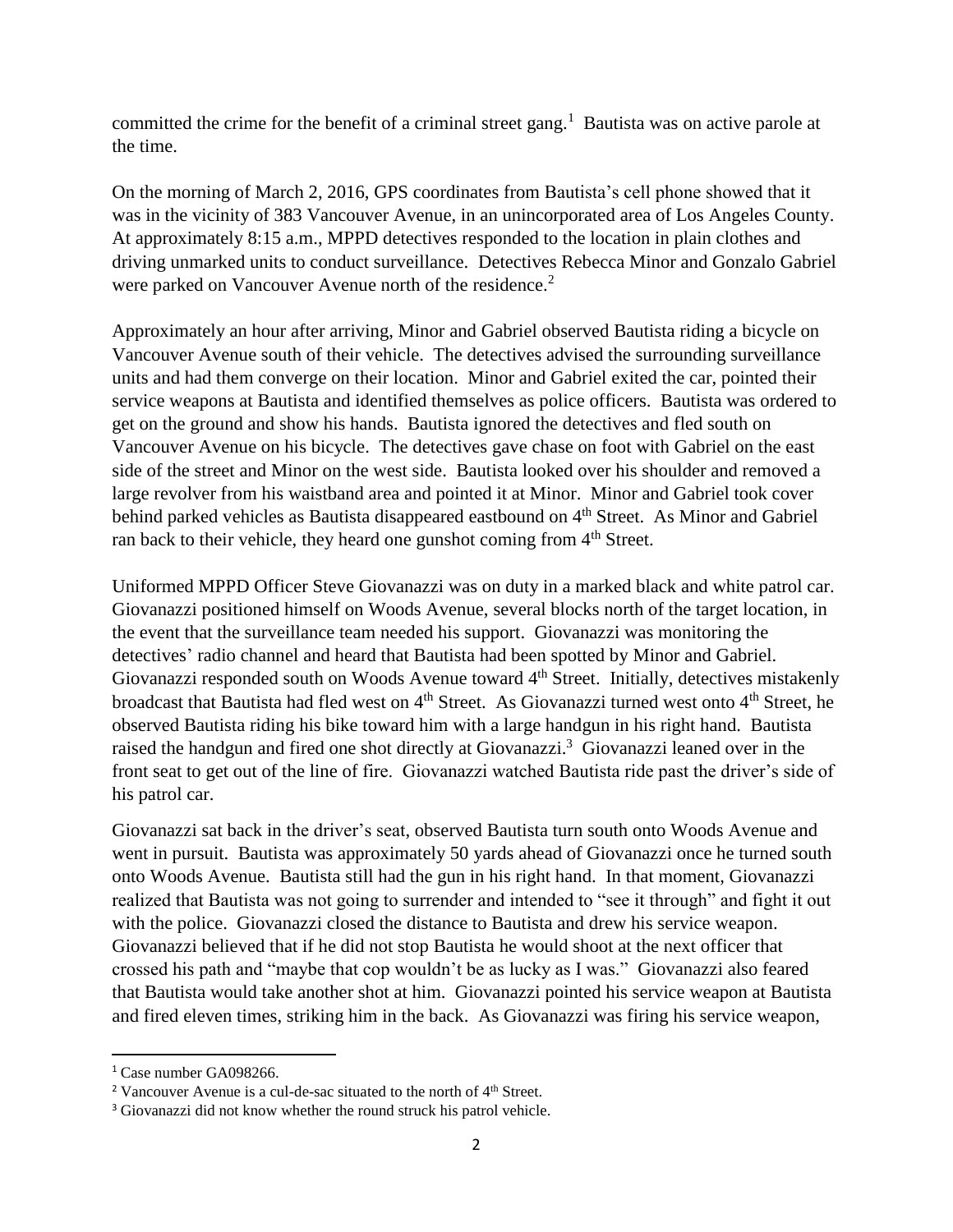Bautista turned toward the patrol car and fired one round at Giovanazzi. Bautista lost control of the bicycle and fell to the ground in front of the patrol car.

Giovanazzi believed he had struck Bautista with gunfire, but was not certain. He could not clearly see Bautista in front of the patrol car and did not know whether he maintained possession of the gun. Giovanazzi believed that Bautista still posed a threat to his safety. Giovanazzi feared that Bautista would shoot at him over the top of the hood or fire at him from beneath the car if he were to exit the patrol car. Rather than stop the vehicle, Giovanazzi continued forward and drove over Bautista.

Giovanazzi and several of the detectives took Bautista into custody at that time. Personnel from the Los Angeles County Fire Department treated Bautista at the scene and transported him to Los Angeles County USC Medical Center where he was treated for a gunshot wound to the back. Bautista did not sustain any injuries as a result of the patrol car running over him.

#### Officer Giovanazzi's In-Car Dashcam Video

Giovanazzi's in-car dashcam was activated when he responded to assist the undercover detectives on Vancouver Avenue. At 4<sup>th</sup> Street, Giovanazzi slows down and makes a right turn. As Giovanazzi is about to complete the turn, Bautista can be seen riding a bicycle eastbound toward the patrol vehicle. Bautista raises his right hand, points his gun at the windshield of the patrol car and fires one round. The gunshot can be heard on the video. Giovanazzi comes to a stop as Bautista rides out of view down the driver's side of the patrol car.



Still shot captured from the dashcam video showing Bautista firing his gun at Giovanazzi on 4<sup>th</sup> Street.

Giovanazzi reverses the patrol car and turns southbound onto Woods Avenue. Bautista can be seen in the distance riding southbound from the patrol car. Giovanazzi closes the distance to approximately ten to 15 feet and slows down. Multiple gunshots are heard as Giovanazzi fires at Bautista. During the gunfire, Bautista removes his right hand from the handlebar revealing a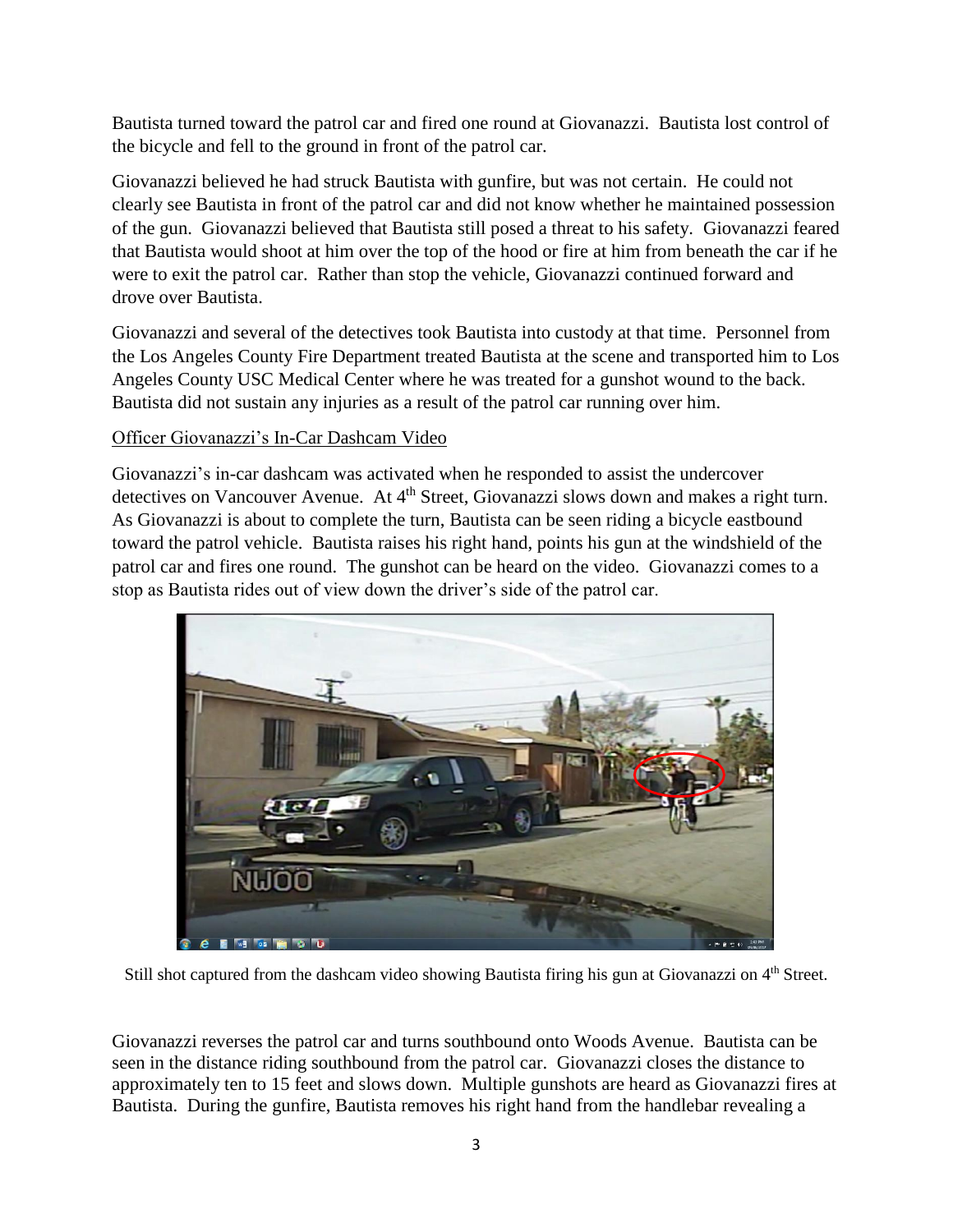large handgun in his hand. Bautista turns toward the patrol car and fires one round at the vehicle. Bautista loses his balance and falls from the bicycle. The handgun can be seen flying from his hand and sliding across the street. Bautista lands in front of the patrol car and attempts to rise to his hands and knees. The patrol car continues forward and drives over Bautista while travelling between nine and 13 miles per hour.<sup>4</sup> The patrol car comes to a stop and a male voice is heard requesting medics over the police radio.



Still shot showing the gun in Bautista's right hand on Woods Avenue.



Still shot showing Bautista pointing the gun at Giovanazzi on Woods Avenue.

 $\overline{\phantom{a}}$ <sup>4</sup> The patrol car's speed was obtained from the in-car dashcam video.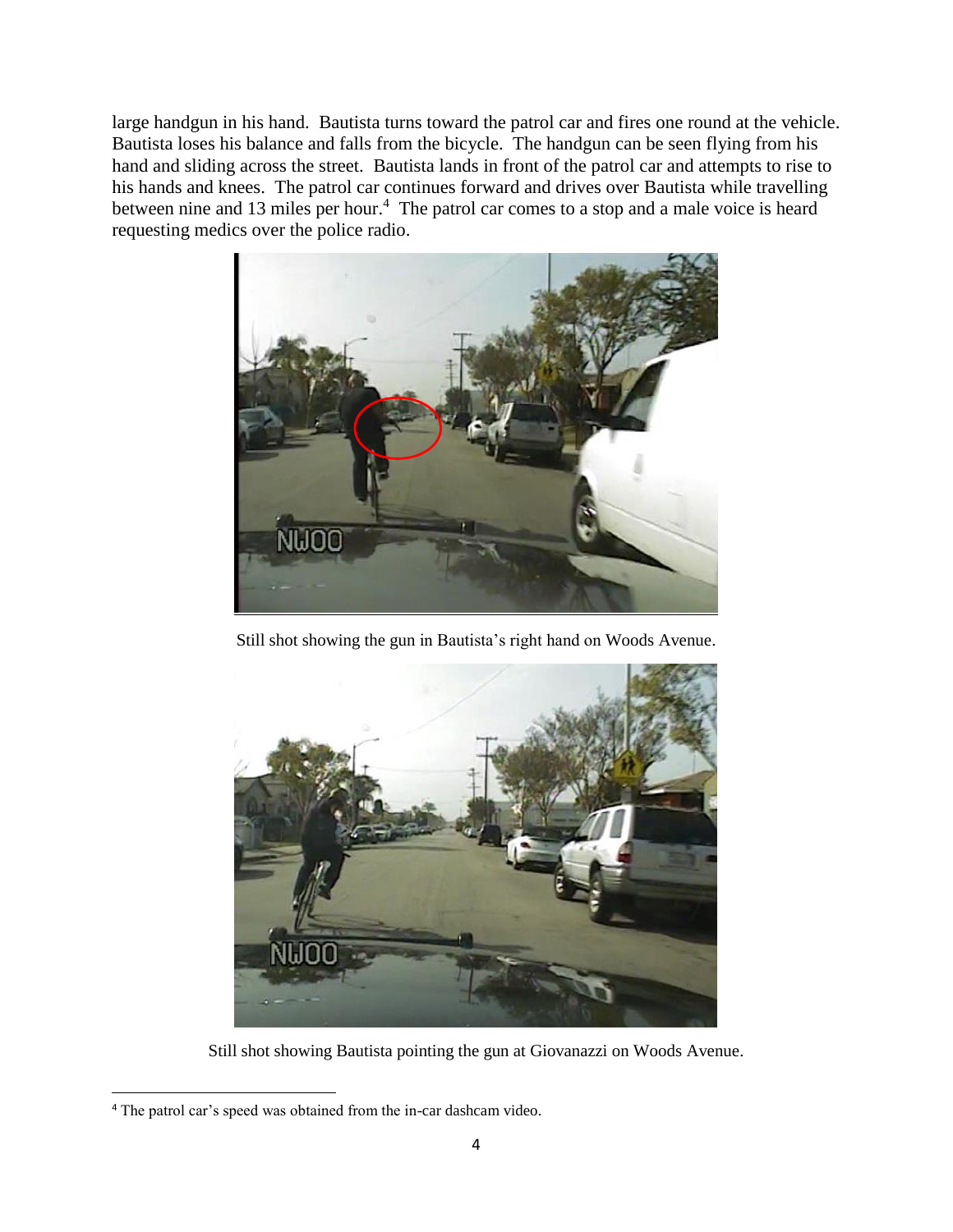#### Recovered Firearm



Bautista's firearm was a Ruger .357 magnum caliber revolver with a six-inch barrel. The cylinder contained two fired cartridge cases and four live cartridges.

### Ballistic Evidence



Giovanazzi's patrol vehicle had eleven bullet holes to the driver's side windshield consistent with Giovanazzi firing from inside the car. The lower driver's side windshield had two bullet impacts consistent with being struck by gunfire from outside the patrol car.

There was an additional bullet hole on the rocker panel below the right rear passenger door of the patrol car. The right rear passenger tire was flat and a fired bullet fragment was recovered inside the tire. Due to its condition, the caliber could not be determined from the bullet fragment.

#### Statement of Nickey Bautista

Nickey Bautista waived his Miranda rights and agreed to speak with investigators. Bautista stated that he saw Minor and Gabriel jump from their vehicle armed with handguns. Bautista did not hear them identify themselves as police officers and believed they were going to rob him.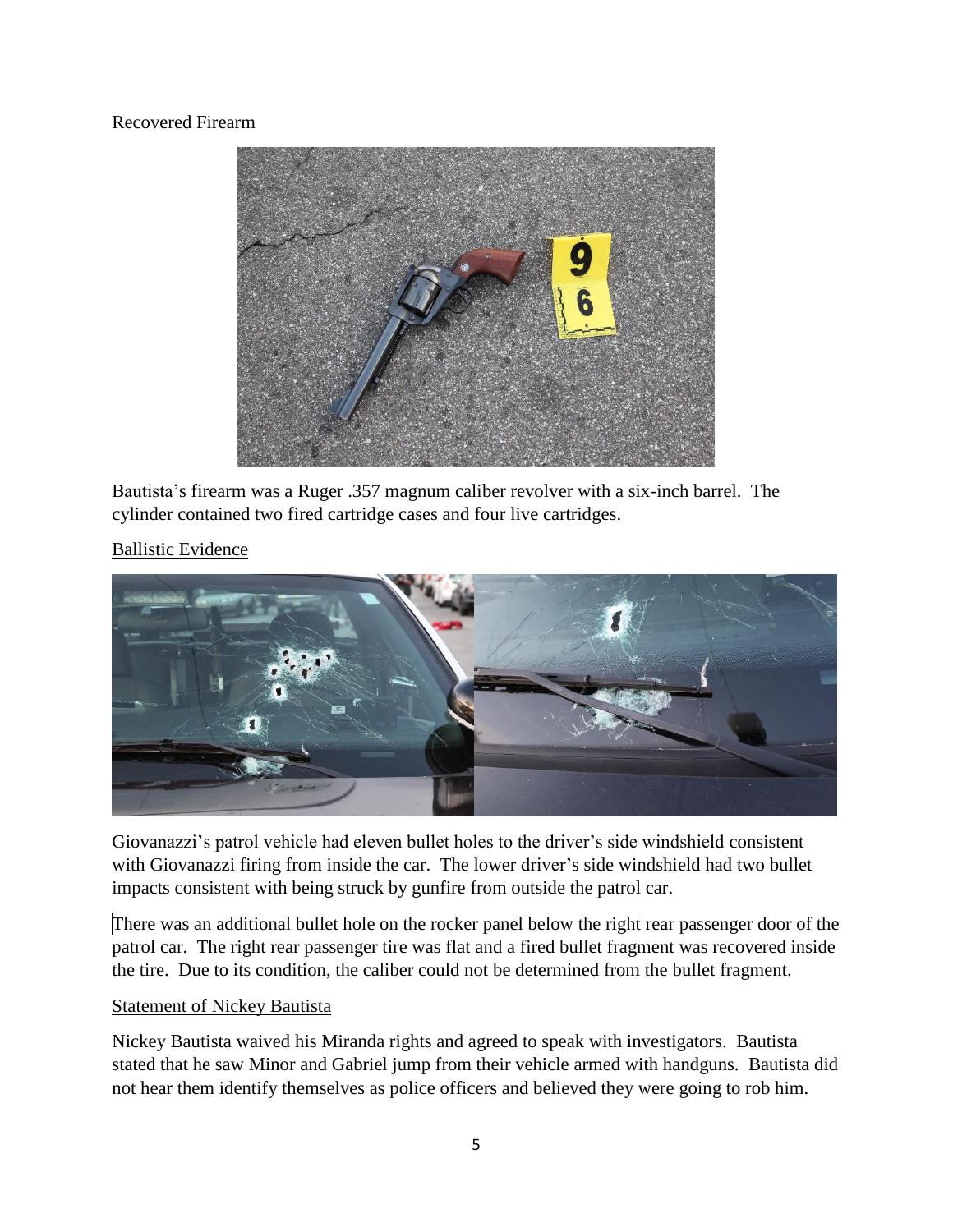Bautista admitted being armed with a revolver after initially denying it. Bautista fled onto 4<sup>th</sup> Street and observed a black and white police vehicle. Bautista shot at the patrol car and believed the round struck the hood. Bautista said he shot at Giovanazzi because he wanted the police to kill him because he was going to spend the rest of his life in prison.<sup>5</sup> The patrol car followed him onto Woods Avenue and Giovanazzi fired at him. The patrol car ran Bautista over after he fell from the bicycle. Bautista did not recall whether he fired at Giovanazzi on Woods Avenue.

#### Criminal Charges

On April 4, 2016, an amended felony complaint was filed in case GA098266. The charges of attempted murder of a peace officer (Giovanazzi), assault with a firearm against a peace officer (Minor) and felon in possession of a firearm were added to the complaint. On April 18, 2017, Bautista pled guilty to attempted voluntary manslaughter and felon in possession of a firearm arising from the 7-Eleven shooting, and two charges of assault with a firearm against a peace officer and felon in possession of a firearm arising from the March 2, 2016 shooting. Bautista also admitted several gun use allegations and criminal street gang allegations. On May 24, 2017, Bautista was sentenced to 57 years and four months in state prison.

# **LEGAL ANALYSIS**

The use of deadly force in self-defense or in defense of another is justifiable if the person claiming the right actually and reasonably believed (1) that he or the person he was defending was in imminent danger of being killed or suffering great bodily injury, (2) that the immediate use of force was necessary to defend against that danger, and (3) that he used no more force than was reasonably necessary to defend against that danger. See, CALCRIM No. 505.

Penal Code section 835a provides that any peace officer who has reasonable cause to believe that the person to be arrested has committed a public offense may use reasonable force to effect the arrest, to prevent escape or to overcome resistance.

California law permits the use of deadly force by police officers when necessary to effect the arrest of a person who has committed a forcible and atrocious felony which threatens death or seriously bodily harm. *People v. Ceballos* (1974) 12 Cal.3d 470, 477-484; *Kortum v. Alkire*  (1977) 69 Cal.App.3d 325; *Tennessee v. Garner* (1985) 105 S.Ct. 1694. Examples of forcible and atrocious crimes are murder, mayhem, rape and robbery. *Ceballos*, supra, 12 Cal.3d at 478. In such crimes, "from their atrocity and violence human life [or personal safety from great harm] either is, or is presumed to be, in peril." *Id*.

# **CONCLUSION**

The evidence examined shows that on March 2, 2016, Bautista had been charged with premeditated attempted murder and was armed with a loaded .357 magnum revolver. When Giovanazzi encountered Bautista on 4<sup>th</sup> Street, Bautista deliberately fired his weapon at the officer. By Bautista's own account, he wanted to provoke Giovanazzi into returning fire and

l <sup>5</sup> During the interview, Bautista admitted shooting the victim at the 7-Eleven. Bautista was aware that there were surveillance cameras at the convenience store and knew the police were looking for him.